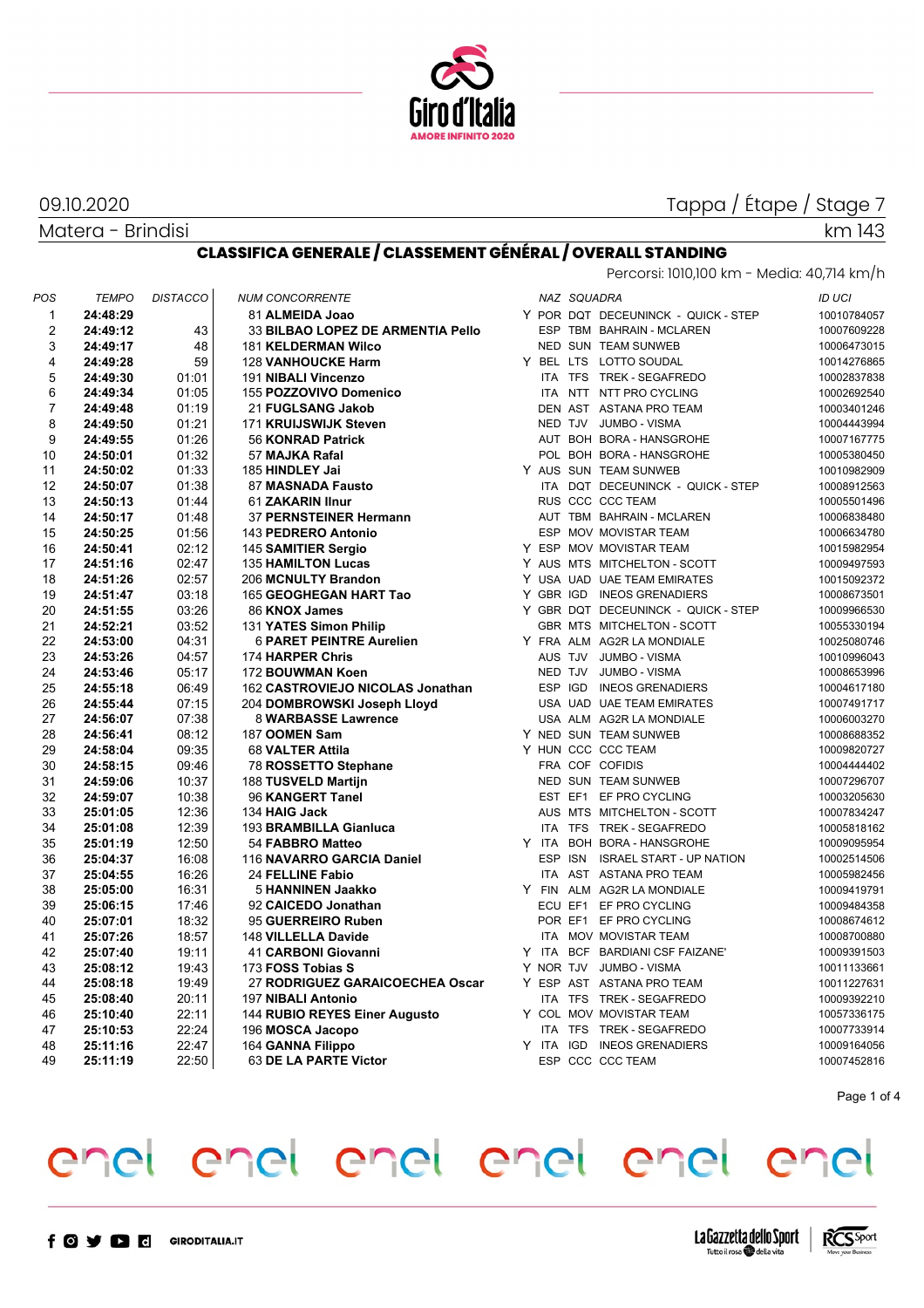

Matera - Brindisi

## Tappa / Étape / Stage 7

#### **CLASSIFICA GENERALE / CLASSEMENT GÉNÉRAL / OVERALL STANDING** Percorsi: 1010,100 km - Media: 40,714 km/h

| POS | <b>TEMPO</b> | <b>DISTACCO</b> | <b>NUM CONCORRENTE</b>            |  | NAZ SQUADRA |                                         | <b>ID UCI</b> |
|-----|--------------|-----------------|-----------------------------------|--|-------------|-----------------------------------------|---------------|
| 50  | 25:11:23     | 22:54           | 65 KOCHETKOV Pavel                |  |             | RUS CCC CCC TEAM                        | 10003223414   |
| 51  | 25:13:22     | 24:53           | 84 HONORE Mikkel Frolich          |  |             | Y DEN DQT DECEUNINCK - QUICK - STEP     | 10009637033   |
| 52  | 25:13:43     | 25:14           | 124 HAGEN Carl Fredrik            |  |             | NOR LTS LOTTO SOUDAL                    | 10088502578   |
| 53  | 25:13:46     | 25:17           | 142 CATALDO Dario                 |  |             | ITA MOV MOVISTAR TEAM                   | 10003092765   |
| 54  | 25:14:03     | 25:34           | <b>194 CICCONE Giulio</b>         |  |             | ITA TFS TREK - SEGAFREDO                | 10009709175   |
| 55  | 25:14:46     | 26:17           | 168 SWIFT Ben                     |  |             | GBR IGD INEOS GRENADIERS                | 10004563327   |
| 56  | 25:14:51     | 26:22           | 201 ULISSI Diego                  |  |             | ITA UAD UAE TEAM EMIRATES               | 10005467952   |
| 57  | 25:14:58     | 26:29           | 121 ARMEE Sander                  |  |             | BEL LTS LOTTO SOUDAL                    | 10005708533   |
| 58  | 25:15:04     | 26:35           | 176 PFINGSTEN Christoph           |  |             | GER TJV JUMBO - VISMA                   | 10003236043   |
| 59  | 25:15:07     | 26:38           | 88 SERRY Pieter                   |  |             | BEL DQT DECEUNINCK - QUICK - STEP       | 10007158580   |
| 60  | 25:15:44     | 27:15           | <b>36 PADUN Mark</b>              |  |             | Y UKR TBM BAHRAIN - MCLAREN             | 10010096569   |
| 61  | 25:16:08     | 27:39           | 38 TRATNIK Jan                    |  |             | SLO TBM BAHRAIN - MCLAREN               | 10006486452   |
| 62  | 25:16:28     | 27:59           | 211 VISCONTI Giovanni             |  |             | ITA THR VINI ZABU' - BRADO - KTM        | 10003105600   |
| 63  | 25:17:29     | 29:00           | <b>1 GALLOPIN Tony</b>            |  |             | FRA ALM AG2R LA MONDIALE                | 10004433789   |
| 64  | 25:18:43     | 30:14           | 58 POLJANSKI Pawel                |  |             | POL BOH BORA - HANSGROHE                | 10005866662   |
| 65  | 25:18:59     | 30:30           | 192 BERNARD Julien                |  |             | FRA TFS TREK - SEGAFREDO                | 10010034935   |
| 66  | 25:19:02     | 30:33           | 25 GREGAARD WILSLY Jonas          |  |             | Y DEN AST ASTANA PRO TEAM               | 10009765860   |
| 67  | 25:19:23     | 30:54           | 2 BIDARD Francois                 |  |             | FRA ALM AG2R LA MONDIALE                | 10009363817   |
| 68  | 25:19:25     | 30:56           | <b>32 BATTAGLIN Enrico</b>        |  |             | ITA TBM BAHRAIN - MCLAREN               | 10005467447   |
| 69  | 25:19:53     | 31:24           | <b>75 HANSEN Jesper</b>           |  |             | DEN COF COFIDIS                         | 10006828174   |
| 70  | 25:20:18     | 31:49           | 218 ZARDINI Edoardo               |  |             | ITA THR VINI ZABU' - BRADO - KTM        | 10005658114   |
| 71  | 25:20:25     | 31:56           | 4 GASTAUER Ben                    |  |             | LUX ALM AG2R LA MONDIALE                | 10003272015   |
| 72  | 25:20:30     | 32:01           | <b>3 BOUCHARD Geoffrey</b>        |  |             | FRA ALM AG2R LA MONDIALE                | 10011942704   |
| 73  | 25:21:54     | 33:25           | <b>195 CONCI Nicola</b>           |  |             | Y ITA TFS TREK-SEGAFREDO                | 10014404985   |
| 74  | 25:21:59     | 33:30           | 137 HOWSON Damien                 |  |             | AUS MTS MITCHELTON - SCOTT              | 10006720161   |
| 75  | 25:22:52     | 34:23           | 122 DE GENDT Thomas               |  |             | BEL LTS LOTTO SOUDAL                    | 10004816739   |
| 76  | 25:22:59     | 34:30           | 167 PUCCIO Salvatore              |  |             | ITA IGD INEOS GRENADIERS                | 10005587887   |
| 77  | 25:23:07     | 34:38           | 67 ROSSKOPF Joseph                |  |             | USA CCC CCC TEAM                        | 10006002967   |
| 78  | 25:24:41     | 36:12           | 183 HAGA Chad                     |  |             | USA SUN TEAM SUNWEB                     | 10007881333   |
| 79  | 25:25:03     | 36:34           | <b>7 VENDRAME Andrea</b>          |  |             | ITA ALM AG2R LA MONDIALE                | 10009392412   |
| 80  | 25:25:36     | 37:07           | <b>184 HAMILTON Christopher</b>   |  |             | Y AUS SUN TEAM SUNWEB                   | 10011087686   |
| 81  | 25:25:47     | 37:18           | <b>151 MEINTJES Louis</b>         |  |             | RSA NTT NTT PRO CYCLING                 | 10007524251   |
| 82  | 25:26:15     | 37:46           | 153 GEBREIGZABHIER Amanuel        |  |             | ERI NTT NTT PRO CYCLING                 | 10009583883   |
| 83  | 25:26:31     | 38:02           | 141 CARRETERO Hector              |  |             | Y ESP MOV MOVISTAR TEAM                 | 10015833818   |
| 84  | 25:26:34     | 38:05           | 146 SEPULVEDA Eduardo             |  |             | ARG MOV MOVISTAR TEAM                   | 10006564860   |
| 85  | 25:26:46     | 38:17           | <b>46 ROMANO Francesco</b>        |  |             | Y ITA BCF BARDIANI CSF FAIZANE'         | 10011133863   |
| 86  | 25:28:49     | 40:20           | 177 TOLHOEK Antwan                |  |             | NED TJV JUMBO - VISMA                   | 10009812542   |
| 87  | 25:29:27     | 40:58           | 166 NARVAEZ PRADO Jhonatan Manuel |  |             | Y ECU IGD INEOS GRENADIERS              | 10009637235   |
| 88  | 25:29:43     | 41:14           | 154 O'CONNOR Ben                  |  |             | Y AUS NTT NTT PRO CYCLING               | 10009780513   |
| 89  | 25:29:46     | 41:17           | <b>34 CAPECCHI Eros</b>           |  |             | ITA TBM BAHRAIN - MCLAREN               | 10003072557   |
| 90  | 25:30:15     | 41:46           | <b>47 TONELLI Alessandro</b>      |  |             | ITA BCF BARDIANI CSF FAIZANE'           | 10007527786   |
| 91  | 25:30:31     | 42:02           | 102 FRANKINY Kilian               |  |             | SUI GFC GROUPAMA - FDJ                  | 10008672790   |
| 92  | 25:30:41     | 42:12           | 18 RUMAC Josip                    |  |             | CRO ANS ANDRONI GIOCATTOLI - SIDERMEC   | 10007822729   |
| 93  | 25:32:11     | 43:42           | 156 SOBRERO Matteo                |  |             | Y ITA NTT NTT PRO CYCLING               | 10009976836   |
| 94  | 25:32:25     | 43:56           | <b>16 RAVANELLI Simone</b>        |  |             | Y ITA ANS ANDRONI GIOCATTOLI - SIDERMEC | 10010086970   |
| 95  | 25:33:13     | 44:44           | 13 CEPEDA Jefferson               |  |             | Y ECU ANS ANDRONI GIOCATTOLI - SIDERMEC | 10016009832   |
| 96  | 25:33:57     | 45:28           | 214 ROTA Lorenzo                  |  |             | Y ITA THR VINI ZABU' - BRADO - KTM      | 10009393523   |
| 97  | 25:34:01     | 45:32           | 93 CLARKE Simon                   |  |             | AUS EF1 EF PRO CYCLING                  | 10003032949   |
|     |              |                 |                                   |  |             |                                         |               |
| 98  | 25:34:07     | 45:38           | 158 WYSS Danilo                   |  |             | SUI NTT NTT PRO CYCLING                 | 10002909980   |

Page 2 of 4

## enel enel enel enel enel enel



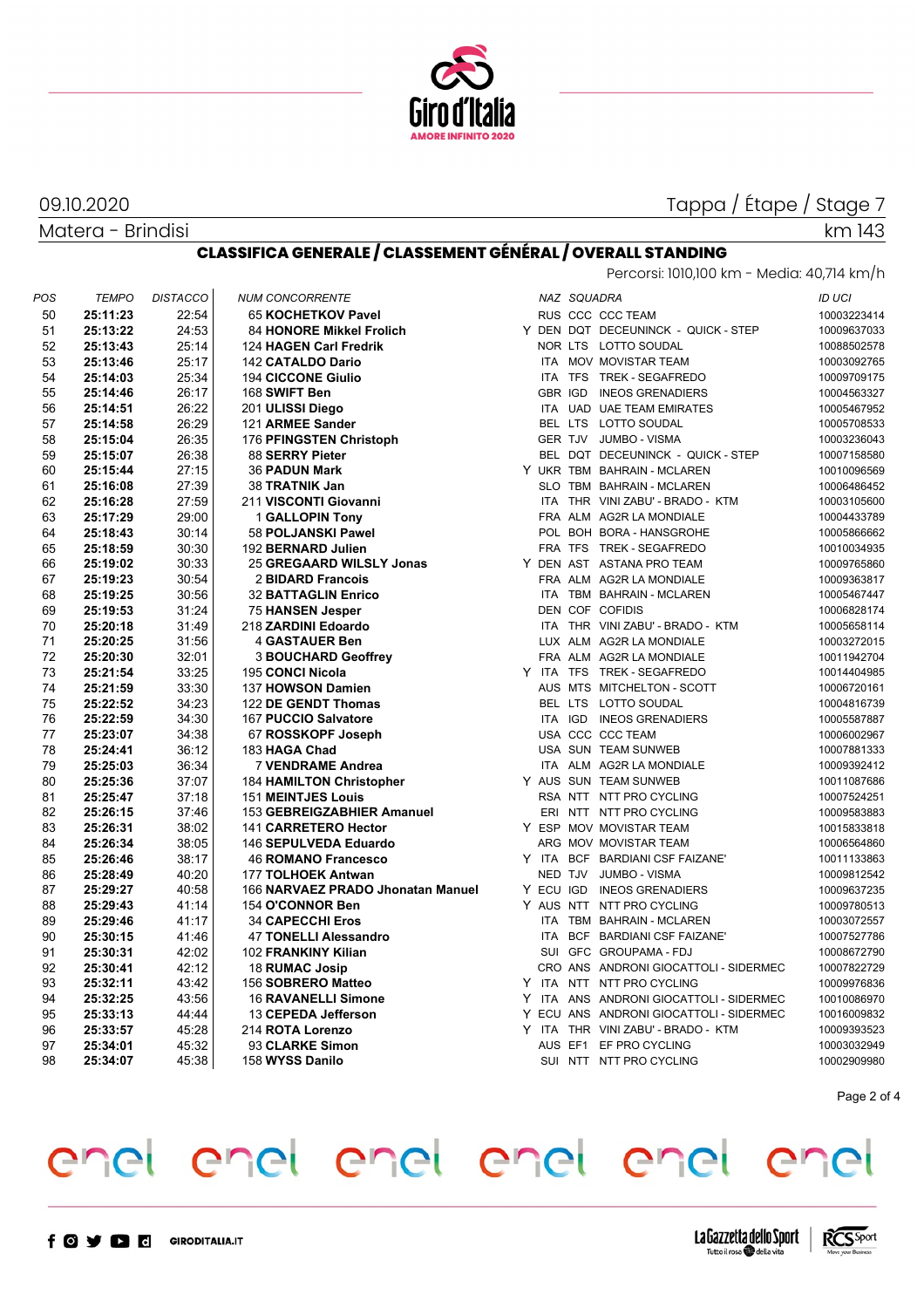

Matera - Brindisi

### Tappa / Étape / Stage 7

Percorsi: 1010,100 km - Media: 40,714 km/h

km 143

#### **CLASSIFICA GENERALE / CLASSEMENT GÉNÉRAL / OVERALL STANDING**

| POS | <b>TEMPO</b> | <b>DISTACCO</b> | <b>NUM CONCORRENTE</b>        |  | NAZ SQUADRA |                                         | <b>ID UCI</b> |
|-----|--------------|-----------------|-------------------------------|--|-------------|-----------------------------------------|---------------|
| 99  | 25:34:47     | 46:18           | 203 CONTI Valerio             |  |             | ITA UAD UAE TEAM EMIRATES               | 10007518692   |
| 100 | 25:35:26     | 46:57           | <b>186 MATTHEWS Michael</b>   |  |             | AUS SUN TEAM SUNWEB                     | 10006291947   |
| 101 | 25:36:40     | 48:11           | 113 CATAFORD Alexander        |  |             | CAN ISN ISRAEL START - UP NATION        | 10007211730   |
| 102 | 25:36:40     | 48:11           | 31 ARASHIRO Yukiya            |  |             | JPN TBM BAHRAIN - MCLAREN               | 10004556253   |
| 103 | 25:37:15     | 48:46           | 82 BALLERINI Davide           |  |             | ITA DQT DECEUNINCK - QUICK - STEP       | 10008661777   |
| 104 | 25:39:08     | 50:39           | 202 BJERG Mikkel              |  |             | Y DEN UAD UAE TEAM EMIRATES             | 10015825936   |
| 105 | 25:39:24     | 50:55           | 22 BOARO Manuele              |  |             | ITA AST ASTANA PRO TEAM                 | 10003272520   |
| 106 | 25:39:50     | 51:21           | 51 SAGAN Peter                |  |             | SVK BOH BORA - HANSGROHE                | 10005460373   |
| 107 | 25:40:22     | 51:53           | 12 BISOLTI Alessandro         |  |             | ITA ANS ANDRONI GIOCATTOLI - SIDERMEC   | 10005390958   |
| 108 | 25:40:31     | 52:02           | <b>15 PELLAUD Simon</b>       |  |             | SUI ANS ANDRONI GIOCATTOLI - SIDERMEC   | 10007518894   |
| 109 | 25:40:41     | 52:12           | 127 OLDANI Stefano            |  |             | Y ITA LTS LOTTO SOUDAL                  | 10014972538   |
| 110 | 25:41:07     | 52:38           | 163 DENNIS Rohan              |  |             | AUS IGD INEOS GRENADIERS                | 10005889193   |
| 111 | 25:41:13     | 52:44           | 66 MALECKI Kamil              |  |             | Y POL CCC CCC TEAM                      | 10008628637   |
| 112 | 25:43:22     | 54:53           | 62 ČERNY Josef                |  |             | CZE CCC CCC TEAM                        | 10007523241   |
| 113 | 25:43:33     | 55:04           | 138 MEYER Cameron             |  |             | AUS MTS MITCHELTON - SCOTT              | 10004595558   |
| 114 | 25:44:03     | 55:34           | 126 HOLMES Matthew            |  |             | GBR LTS LOTTO SOUDAL                    | 10007962973   |
| 115 | 25:44:50     | 56:21           | 106 SCOTSON Miles             |  |             | AUS GFC GROUPAMA - FDJ                  | 10007809894   |
| 116 | 25:45:01     | 56:32           | 76 LE TURNIER Mathias         |  |             | Y FRA COF COFIDIS                       | 10009498001   |
| 117 | 25:46:14     | 57:45           | 43 FIORELLI Filippo           |  |             | ITA BCF BARDIANI CSF FAIZANE'           | 10010643207   |
| 118 | 25:46:20     | 57:51           | <b>14 CHIRICO Luca</b>        |  |             | ITA ANS ANDRONI GIOCATTOLI - SIDERMEC   | 10007518086   |
| 119 | 25:46:43     | 58:14           | 53 BODNAR Maciej              |  |             | POL BOH BORA - HANSGROHE                | 10003349312   |
| 120 | 25:47:11     | 58:42           | 91 BENNETT Sean               |  |             | Y USA EF1 EF PRO CYCLING                | 10008862346   |
| 121 | 25:48:58     | 1:00:29         | 178 VAN EMDEN Jos             |  |             | NED TJV JUMBO - VISMA                   | 10004519978   |
| 122 | 25:49:03     | 1:00:34         | <b>72 CONSONNI Simone</b>     |  |             | ITA COF COFIDIS                         | 10007890730   |
| 123 | 25:49:12     | 1:00:43         | 23 CONTRERAS PINZON Rodrigo   |  |             | COL AST ASTANA PRO TEAM                 | 10009360783   |
| 124 | 25:49:13     | 1:00:44         | 175 MARTIN Tony               |  |             | GER TJV JUMBO - VISMA                   | 10002858652   |
| 125 | 25:50:19     | 1:01:50         | <b>152 CAMPENAERTS Victor</b> |  |             | BEL NTT NTT PRO CYCLING                 | 10008913371   |
| 126 | 25:50:34     | 1:02:05         | 17 RESTREPO VALENCIA Jhonatan |  |             | COL ANS ANDRONI GIOCATTOLI - SIDERMEC   | 10009037552   |
| 127 | 25:50:35     | 1:02:06         | 64 GRADEK Kamil               |  |             | POL CCC CCC TEAM                        | 10005750262   |
| 128 | 25:50:37     | 1:02:08         | 11 BAIS Mattia                |  |             | Y ITA ANS ANDRONI GIOCATTOLI - SIDERMEC | 10013879771   |
| 129 | 25:50:51     | 1:02:22         | 101 DEMARE Arnaud             |  |             | FRA GFC GROUPAMA - FDJ                  | 10006467052   |
| 130 | 25:50:56     | 1:02:27         | 94 CRADDOCK G Lawson          |  |             | USA EF1 EF PRO CYCLING                  | 10006885566   |
| 131 | 25:52:38     | 1:04:09         | 118 ZABEL Rick                |  |             | GER ISN ISRAEL START - UP NATION        | 10007506366   |
| 132 | 25:53:53     | 1:05.24         | <b>48 ZANA Filippo</b>        |  |             | Y ITA BCF BARDIANI CSF FAIZANE'         | 10015829370   |
| 133 | 25:54:51     | 1:06:22         | 213 FRAPPORTI Marco           |  |             | ITA THR VINI ZABU' - BRADO - KTM        | 10004501891   |
| 134 | 25:54:56     | 1:06:27         | 103 GUARNIERI Jacopo          |  |             | ITA GFC GROUPAMA - FDJ                  | 10003284543   |
| 135 | 25:55:28     | 1:06:59         | 74 HAAS Nathan                |  |             | AUS COF COFIDIS                         | 10005768248   |
| 136 | 25:55:38     | 1:07:09         | 136 HEPBURN Michael           |  |             | AUS MTS MITCHELTON - SCOTT              | 10006291442   |
| 137 | 25:55:44     | 1:07:15         | 105 KONOVALOVAS Ignatas       |  |             | LTU GFC GROUPAMA - FDJ                  | 10002921805   |
| 138 | 25:56:21     | 1:07:52         | 114 CIMOLAI Davide            |  |             | ITA ISN ISRAEL START - UP NATION        | 10028417041   |
| 139 | 25:56:38     | 1:08:09         | 104 GUGLIELMI Simon           |  |             | Y FRA GFC GROUPAMA-FDJ                  | 10014624449   |
| 140 | 25:56:52     | 1:08:23         | 182 DENZ Nico                 |  |             | <b>GER SUN TEAM SUNWEB</b>              | 10008669659   |
| 141 | 25:57:05     | 1:08:36         | 205 GAVIRIA RENDON Fernando   |  |             | COL UAD UAE TEAM EMIRATES               | 10008656828   |
| 142 | 25:57:11     | 1:08:42         | 97 MORTON Lachlan             |  |             | AUS EF1 EF PRO CYCLING                  | 10007597306   |
| 143 | 25:57:38     | 1:09:09         | 52 BENEDETTI Cesare           |  |             | ITA BOH BORA - HANSGROHE                | 10004694073   |
| 144 | 25:57:45     | 1:09:16         | 73 EDET Nicolas               |  |             | FRA COF COFIDIS                         | 10006144831   |
| 145 | 25:58:08     | 1:09:39         | 98 WHELAN James               |  |             | Y AUS EF1 EF PRO CYCLING                | 10046251200   |
| 146 | 25:58:29     | 1:10:00         | 216 VAN EMPEL Etienne         |  |             | NED THR VINI ZABU' - BRADO - KTM        | 10008653592   |
| 147 | 25:58:35     | 1:10:06         | <b>45 MAZZUCCO Fabio</b>      |  |             | Y ITA BCF BARDIANI CSF FAIZANE'         | 10015827451   |
|     |              |                 |                               |  |             |                                         |               |

Page 3 of 4

### enel enel enel enel enel enel